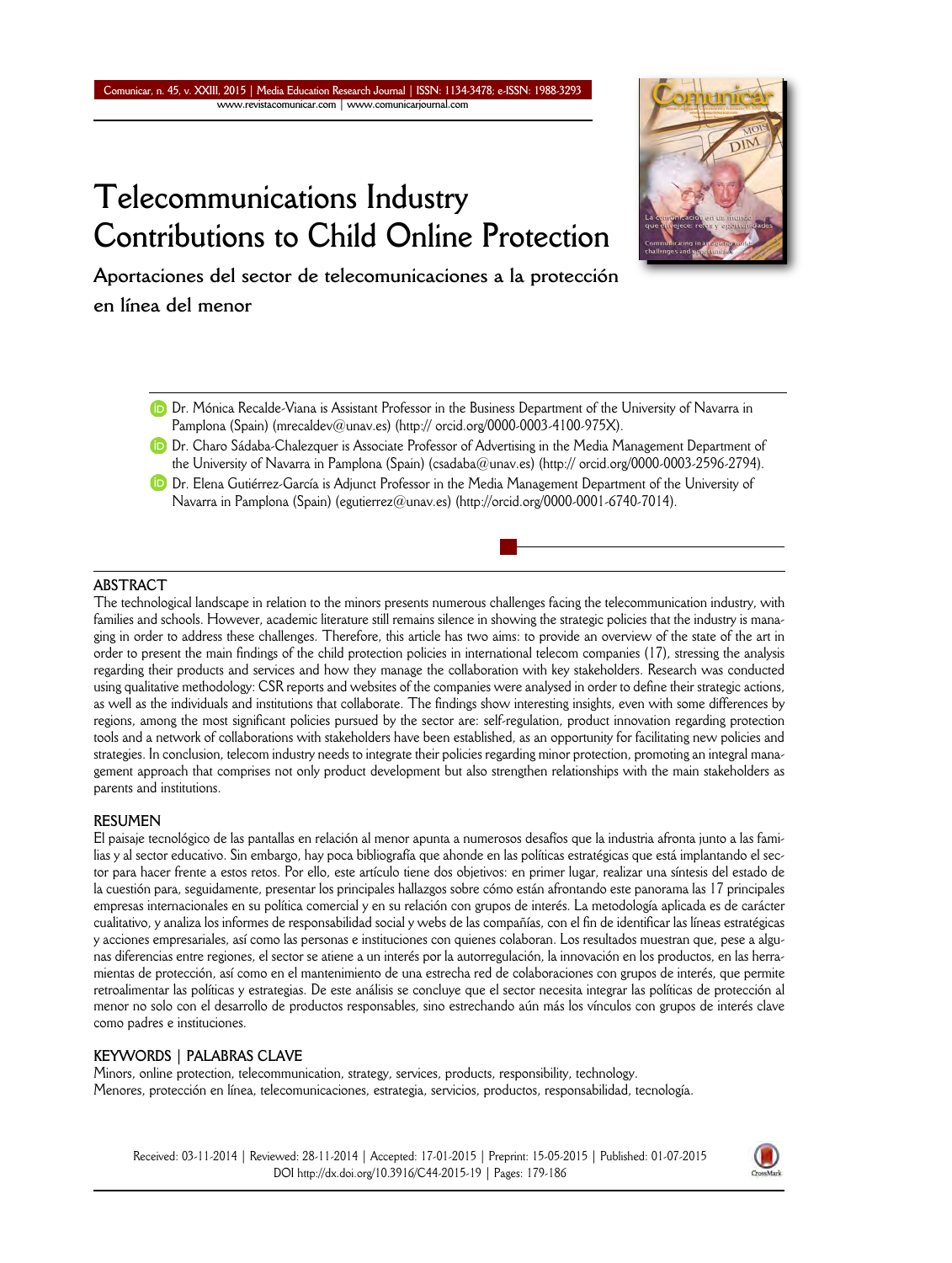## **1. Introduction and Background**

Children and teenagers are growing up in a connected world where screens –Internet, videogames and cell phones– have taken on a greater importance. This technological panorama shows us millions of minors with screens in their pockets, giving them permanent access to contents that they themselves can create for their own and shared use.

In spite of the novelty of digital technology, it is true that the relationship between minors and the media has always attracted the attention of academics. In the 1930s we find the first research into cinema and radio, better known as the «Payne Fund Studies», which evolved towards television in the 1950s (Wartella & Reeves, 1985). At the beginning of the new millennium, the traditional media –radio, television and press– were joined by smart phones, tablets and videogame consoles. In parallel, interest in research has continued to grow by offering different approaches which, simultaneously, cover a wide range of media and technologies. Following the classification used by Bringué & Sádaba (2008), there are three major subject groups dealing with the relationship between minors and technology: consumption patterns, effects of use and legislative development.

The first of these analyzes the access and consumption of the child and teenage population groups (Colás & al., 2013; Tolsá & Bringué, 2012; Bringué & Sádaba, 2011, 2009, 2008; Sádaba, 2014, 2008; Rideout & al., 2010; Staksrud & al., 2009; Lenhart & al., 2008; Hasebrink & al., 2008). These studies describe quantitative aspects such as the technological equipment in homes, place of access, moment of access and time spent, together with the influence of socio-demographical variables such as sex, age and socio-economic status. There are many studies on the consumption of traditional media and new technologies (Rideout & al., 2005) and minors' attitudes to wards them (Jones & Fox, 2009; Livingstone & al., 2010; Lenhart & al., 2005). Particular international relevance has been given to the projects «EU Kids Online I and II» coordinated by Sonia Livingstone (Livingstone & al., 2013; D´Haenens & al., 2013; Livingstone & al., 2012) and those carried out by the «Pew Research Center» in the United States (Jones & Fox, 2009; Lenhart & al., 2008, 2006).

A second group of work delves deeper into the effects of these technologies (Byron, 2008; Livingstone, 2009), with special emphasis on the negative and positive consequences shown as risks and opportunities. The typology proposed by Livingstone & Haddon (2009) classifies three risks: contents, contacts and conducts. Regarding the positive potential, they underline the benefits for education, socialization, learning, participation, promotion of entertainment, creativity and documentation (Middaugh & Kahne, 2013; Livingstone & al., 2012; Staksrud & al., 2009; Livingstone & Haddon, 2009; Janes & Fox, 2009; Byron, 2008; Hasebrink & al., 2008; Katz, 2006; Buckingham & Rodríguez, 2013).

Finally, in the studies on the development of legislation, which are focused on the protection of minors, according to Tolsá (2012), there are three key elements which are particularly relevant in this area: regulations, family mediation and media literacy. These studies aim to inspire measures to protect the physical and psychological integrity of the minor (Lunt & Livingstone, 2012). Carlsson (2006) highlights the importance of a system which combines regulation and self-regulation, taking into account that technology is advancing at an incredible rate and that current legislation may easily become obsolete. Most of the few studies on self-regulation analyzed, on the one hand, regulatory and legislative policies and, on the other, the operators' codes of conduct (Lievens, 2007; Ahlert  $\xi$  al., 2005). They are all aware of the constraints in the existing judicial solutions and advocate a common self-regulatory framework for the whole industry. As regards family mediation, the need for parents to control and accompany their children in this new digital reality is emphasized. The parental figure is of great importance to instill guidelines and habits for the use of these technologies (Llopis, 2004; Austin & al., 1999). Finally, the studies focusing on the spread of educational knowledge are a valuable resource for the promotion of responsible use (García Matilla, 2004; Buckingham & Domaille, 2003).

In this third field of regulatory studies, only limited attention has been paid to the role of the telecommunication companies in spite of the fact that over many years they have proposed numerous self-regulation codes and policies concerning child protection. It is difficult to gauge how much of this is genuine or selfinterested, although different international organizations such as the European Commission and the International Telecommunications Union (ITU) have insisted on the need for the collaboration and involvement of public authorities, the industry, education agents and civil society. Nor must we underestimate the contribution of the social context in ensuring that companies behave in a socially responsible way: this has been formalized in the development and consolidation of the areas of Corporative Social Responsibility. Whatever the case, and far from acting unilaterally, we see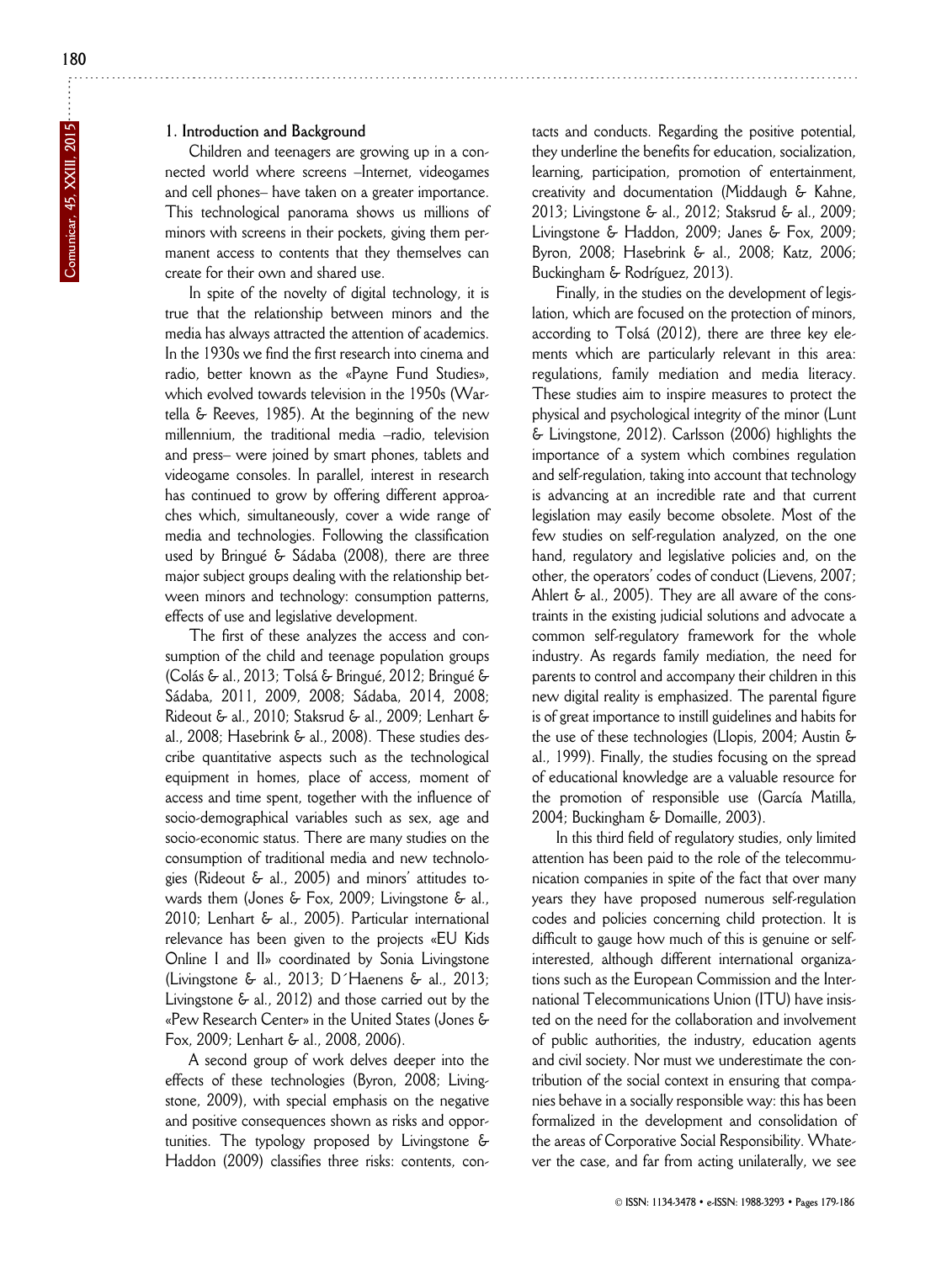that the operators have begun to develop multiple relationships with stakeholders such as schools, families, specialized NGOs, public authorities expert researchers and even communication media in an effort to contribute to the protection of children and teenagers in the digital world.

The interest of these companies in being part of this debate may be explained from the double perspective of social responsibility and market logic. Applying McNeal's classification (1987), the relation-

ship of children and teenagers with ICT takes on a threefold dimension: present, future and influence. Present because they are users of 2.0 services, and create contents and use social networks and online games with great skill. The future dimension indicates that in a few years these users will be adults and potential customers for these services. Finally, their influence can be seen in family shopping decisions, for example, in the categories of products such as toys, food or entertainment and, without doubt, technology as well. These issues are not ignored by the marketing departments

in the companies (Jiménez & Ramos, 2007), given that young people are a very attractive market for the operators. The European Commission estimates that in the future this segment will generate 30,000 million Euros (Clarke, 2005).

However, this is a sensitive and vulnerable age group. Clarke (2005: 4) defines them as «our protected market». Their cognitive development is not comparable to that of an adult and, therefore, they are not always aware of the opportunities and dangers. Consequently, children may make improper use of contents or access contents which could harm them. However, we can also intuit a field of opportunities for a company which, as an expert in ICTs, has greater knowledge to reduce risks but also to make the most of innovation and of the development of tools as the bases for future business lines which will, then, become important means for generating income.

The complexity of acting on this age group, which is still dependent on the family and school, makes joint action necessary. In the words of Carlsson (2006: 14): «No one instrument of regulation is sufficient; today and in the future some form of effective interaction between all three kinds of media regulation –that is, between government, the media and civil society–. All the relevant stakeholders –within government, the media sector and civil society– need to develop effective means by which to collaborate».

From this perspective it is comprehensible that the International Telecommunications Union should intercede so that the public authorities by stimulating regulation, the NGOs– with educational aims, experts

**Children and teenagers are growing up in a connected world where screens –Internet, videogames and cell phones– have taken on a greater importance. This technological panorama shows us millions of minors with screens in their pockets, giving them permanent access to contents that they themselves can create for their own and shared use. In spite of the novelty of digital technology, it is true that the relationship between minors and the media has always attracted the attention of academics.** 

> from research, and companies with their commercial offer, join forces in order to create responsible digital citizens. Simultaneously, national and international civil associations carry out extensive work for online protection. No less important is the joint action of the different agents in the ICT production line –operators, manufacturers developers or software companies– to develop and commercialize solutions which, apart from protecting children will also offer them tools to make the most of these technological opportunities.

> In view of the combination of risks and opportunities, what the IUT (2009: 58) emphasizes takes on a new meaning: «Businesses must put protecting children at the heart of their work, paying special attention to protecting the privacy of young users' personal data, preserving their right to freedom of expression, and putting systems in place to address violations of children's rights when they occur. Where domestic laws have not yet caught up with international law, business has an opportunity –and the responsibility– to bring their business practices in line with those standards».

The answer to these questions demands a com-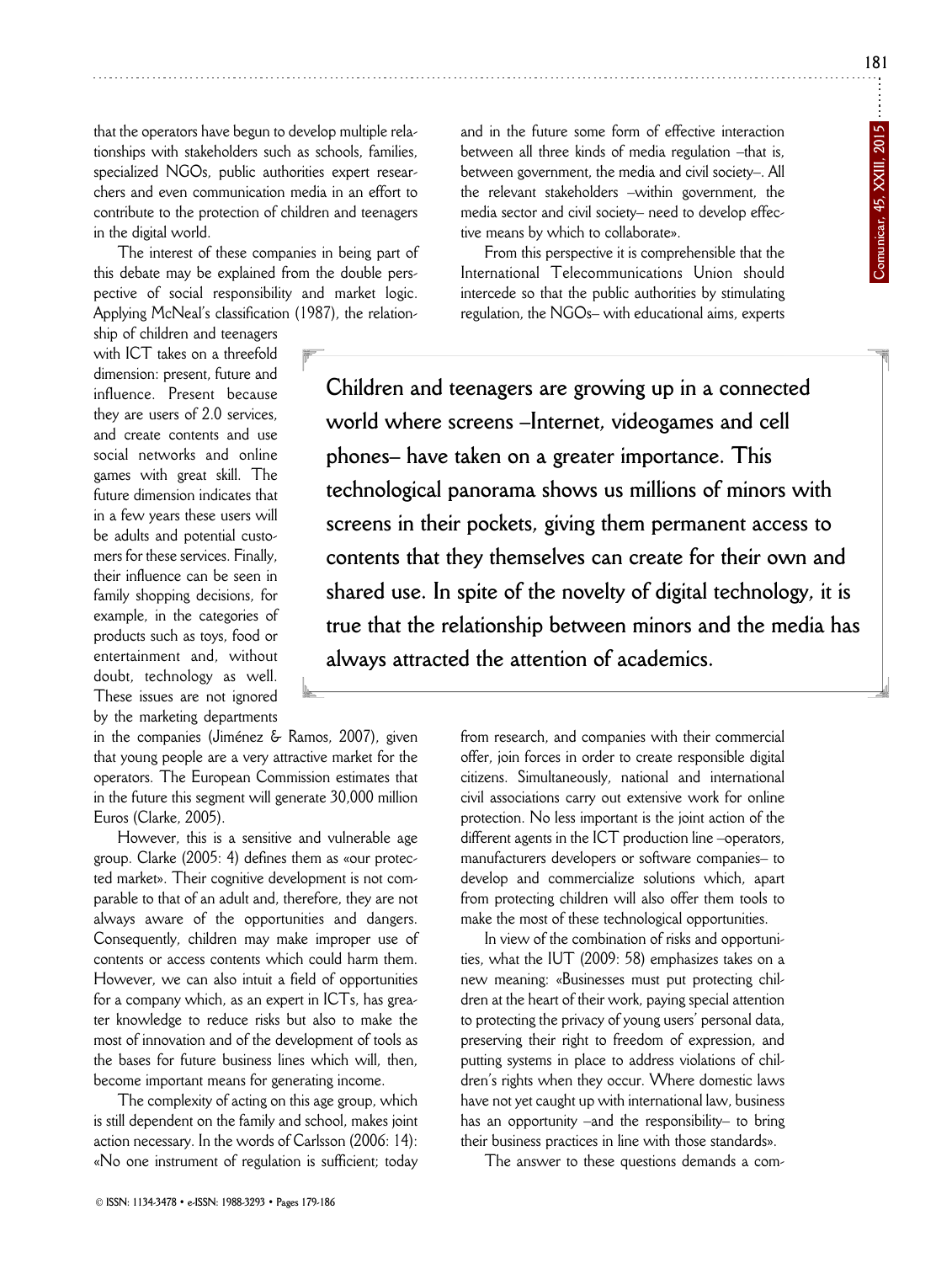plex approach taking into account not only the characteristics of children and young teenagers but also the market pressures, the social and economic nature of the companies together with the current technological acceleration. All of the above is faithfully reflected in the policies proposed by the sector. The objective of this article is to find and analyze the main action points of the companies in the sector on the subject of online protection of minors, in order to identify their strengths and the tendencies they have in mind.

vil, Grupo Telefónica, China Unicom, Grupo Verizon Wireless, VimpelCom, Orange Group, Grupo Bharti Airtel, AT&T, China Telecom, Deutsche Telekom, Grupo MTN, Grupo Telenor, Grupo Telecom Italia, NTT DOCOMO, Sprint Nextel, Sistema Group, Telkomsel, au (KDDI) (Wireless Intelligence, 2014). However, not all of these have this type of policies, so some of them have been ruled out.

Secondly, to see their appropriateness for the aim of the research, from among the above companies we

**The telecommunications companies are aware of their particular responsibility to lay down the foundations for a safe virtual world for children and teenagers. In this sense, collaboration and association within the industry are key points in the process. The agreements signed bring together the main representatives of the sector in order to share knowledge, initiatives and new tools for the protection of minors. But the telecommunications companies are only one piece in the jigsaw also made up of radio broadcasters, social networks, application creators, content developers and gadget manufacturers.** 

analyzed those that had signed some of the principal agreements for the sector. These are: «CEO Coalition to make Internet a better place for kids», «European Framework for Safer Mobile use by Young Teenagers and Children», «Safer Social Networking Principles», «Pan-European Games Information System», «Mobile Alliance against Child Sexual Abuse» and Principles for a Safer Use of Connected Devices and Online Services». For this reason, seven of these have been ruled out: Grupo América Móvil, China Unicom, Grupo Bharti Airtel, China Te lecom. Sistema Group. Telkom sel, au (KDDI).

Finally, four additional cases have been selected due to their interest in this area: Yoigo and Ono, two Spanish compa-

# **2. Material and methods**

From an international perspective, this section shows the policies followed by different telecommunication companies. To do so, we have selected operators who have developed formal policies on the proper use of new technologies. As there are no earlier studies giving a list of operators regarding this topic, a theoretical focus group has been followed (Denzin & Lincoln, 1994; Visauta, 1989), not a statistical one. The following are the criteria which justify the selection of the sample:

Firstly, given that this is an international study and following a relevance criterion, we turned to the latest «Wireless Intelligence» report. It gives a list of the 20 telecommunications companies with the most mobile connections and the highest incomes in the world: China Mobile, Grupo Vodafone, Grupo América Mó -

nies which, although they have a smaller turnover, are developing important policies on minors; British Telecom which, although not included in the «Wireless Intelligence» report, is outstanding for its contribution; and Télmex, a Mexican multinational which in the last few months has developed important education programs. In short, following the three above-mentioned criteria, the sample is made up of the following companies: Orange, Vodafone, Telefónica, Deutsche Telekom, Telecom Italia, VimpelCom, Telenor, AT&T, Sprint Nextel, Verizon, NTT, China Mobile, MTN, Télmex, Yoigo, Ono y British Telecom.

The methodology used was document analysis of the reports of Corporate Social Responsibility (CSR) and of corporate websites over the last year. The latest available reports<sup>3</sup> 2012-13 and websites<sup>4</sup> date from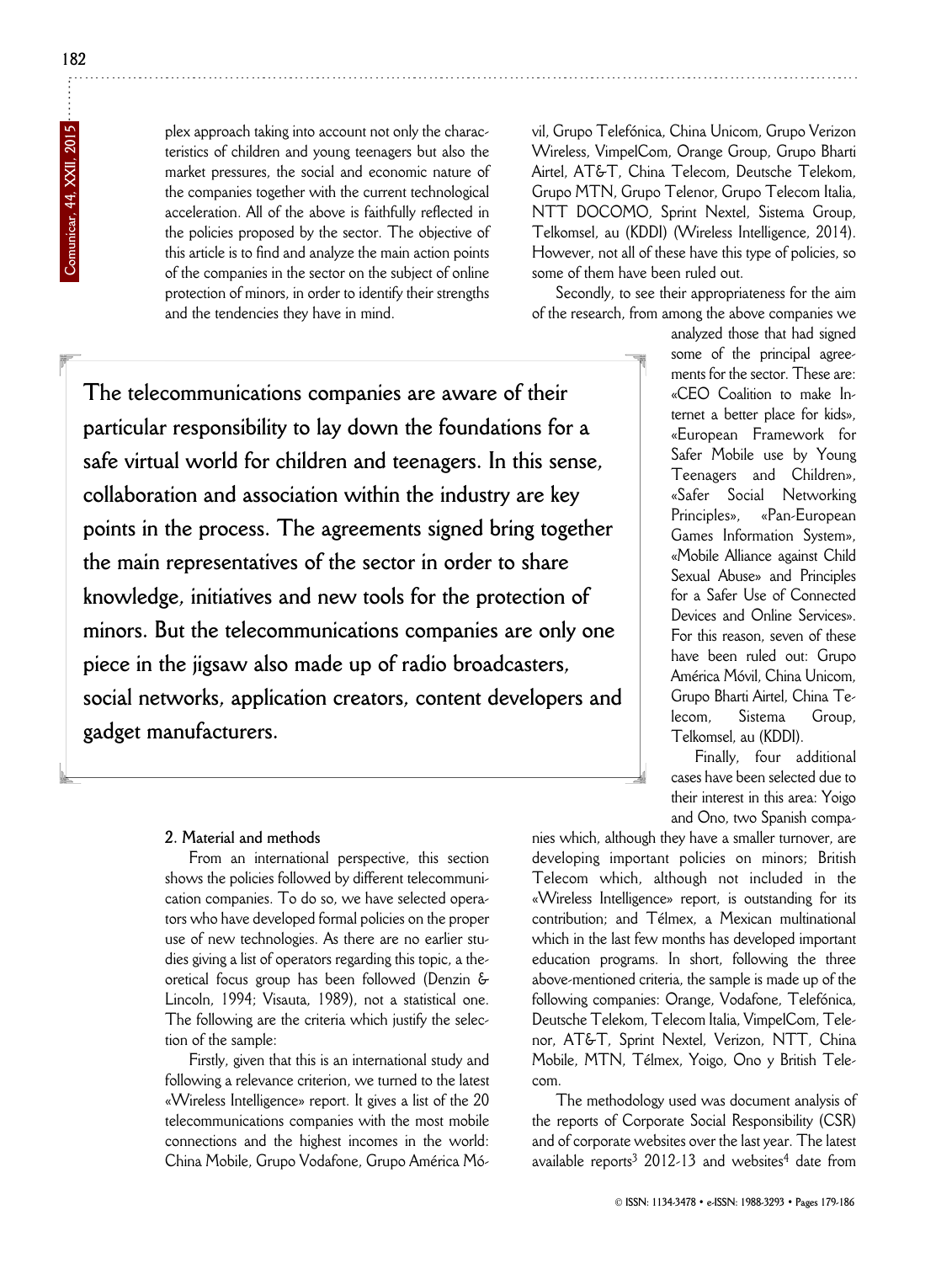**183**

the period between February 2014 and April 2014. Both types of platform are considered by the experts to be the most frequently used for the reporting information on social responsibility in companies (Moreno & Capriotti, 2009; Kolk & al., 1999). Thanks to the richness of contents, data can be found on the most common corporative actions and the stakeholders: schools and educational institutions, types of authorities, most outstanding NGOs, commercial partners, awareness campaigns, etc. This information groups what the companies say regarding their protection programs, most of which comes from their CSR departments. The document analysis was carried out by means of a set of analytical-synthetic procedures on the subjectmatter of the platforms (Yin, 2011; Weber, 1990). This was executed through a technical reading of the documents and the websites in search of the parts that reveal greater content on protection policies for minors and new technologies. Once the most significant topics had been identified, a set of content categories was applied to the analyzed material: (1) the strategic guidelines of each company: related with the strategic objectives pursued with these policies. As we have seen in the previous section, the relationship between minors and new technologies implies multiple challenges for the industry, from self-regulation to collaboration with social agents. (2) Actions within the strategic guidelines of the companies: projects and specific activities are developed which include the resources needed to undertake them. (3) Groups of interest: each type of action is addressed to a specific group of interest. Among them: the minors themselves, educators (parents, teachers and siblings), the ICT industry, public institutions, NGOs, civil associations, journalists and experts.

#### **3. Analysis and results**

The analysis of the main policies of the telecommunication sector in the area of child online protection takes into account the aforementioned companies listed in the following order: Orange, Vodafone, Telefonica, Deutsche Telekom, Telecom Italia Group VimpelCom, Telenor Group, AT & T, Sprint Nextel, Verizon, NTT Group, China Mobile, MTN Group, Telmex, Telstra, ONO and British Telecom. The analysis has been done according to three elements. First, the strategic lines of each company are specified in the short and medium term. These guidelines respond to substantial advances in technology to assess and respond to children's needs in the online world. Among them is how the ICT industry can help promote safety for children using the Internet or any techno-

© **ISSN: 1134-3478 • e-ISSN: 1988-3293 • Pages 179-186**

logies or devices that can connect to it, as well as guidance on how to enable responsible digital citizenship, learning and civic participation. The updated version provides guidance specifically aimed at companies that develop, provide or make use of information and communication technologies. Second, the actions that each company are developing to achieve their strategic lines are analysed. These include codes of conduct, systems to notify suspected online abuse, and how they drive innovative solutions and create digital platforms that can expand educational opportunities. Finally, we present the stakeholders involved and the partnerships, including governments, companies, civil society, parents and educators. The table can be viewed at the following link: http://goo.gl/KyoiTU.

As a result of this analysis five strategic lines may be drawn on the telecommunication sector regarding the online protection of children and teenagers:

1) Self-regulation. In its Recommendation 98/560/ EC of 24 September 1998, the European Commission requires «promoting the voluntary establishment of national frameworks for the protection of minors and human dignity. This involves encouraging the participation of relevant parties (users, consumers, businesses and public authorities) in establishing, implementing and evaluating national measures taken in this domain» (European Commission, 2012b). Examples of this are the internal codes of conduct regarding the services and contents commercialized by the operator's brand which often extend to the contents of it suppliers. But perhaps what best guide the self-regulation of the industry are the sectoral codes. Also noteworthy regarding Internet is «CEO Coalition to make Internet a better place for kids» of December 2011, promoted by the European Commission, and in the area of cell phones the «European Framework for Safer Mobile Use by Young Teenagers and Children» of 2007. Other agreements signed by the industry are: «Safer Social Networking Principles, Pan-European Games Information System», «Mobile Alliance against Child Sexual Abuse» and «Principles for a Safer Use of Connected Devices and Online Service».

2) Products and services. This refers to the development of specific tools, most of which are for the protection of younger users. Outstanding amongst these tools are the systems that restrict access to certain unsuitable contents, together with limiters of time/use, shopping and online applications commercializing product packs which allow for personalized configuration. Also of assistance is the availability of helplines through which customers can complain about illegal contents.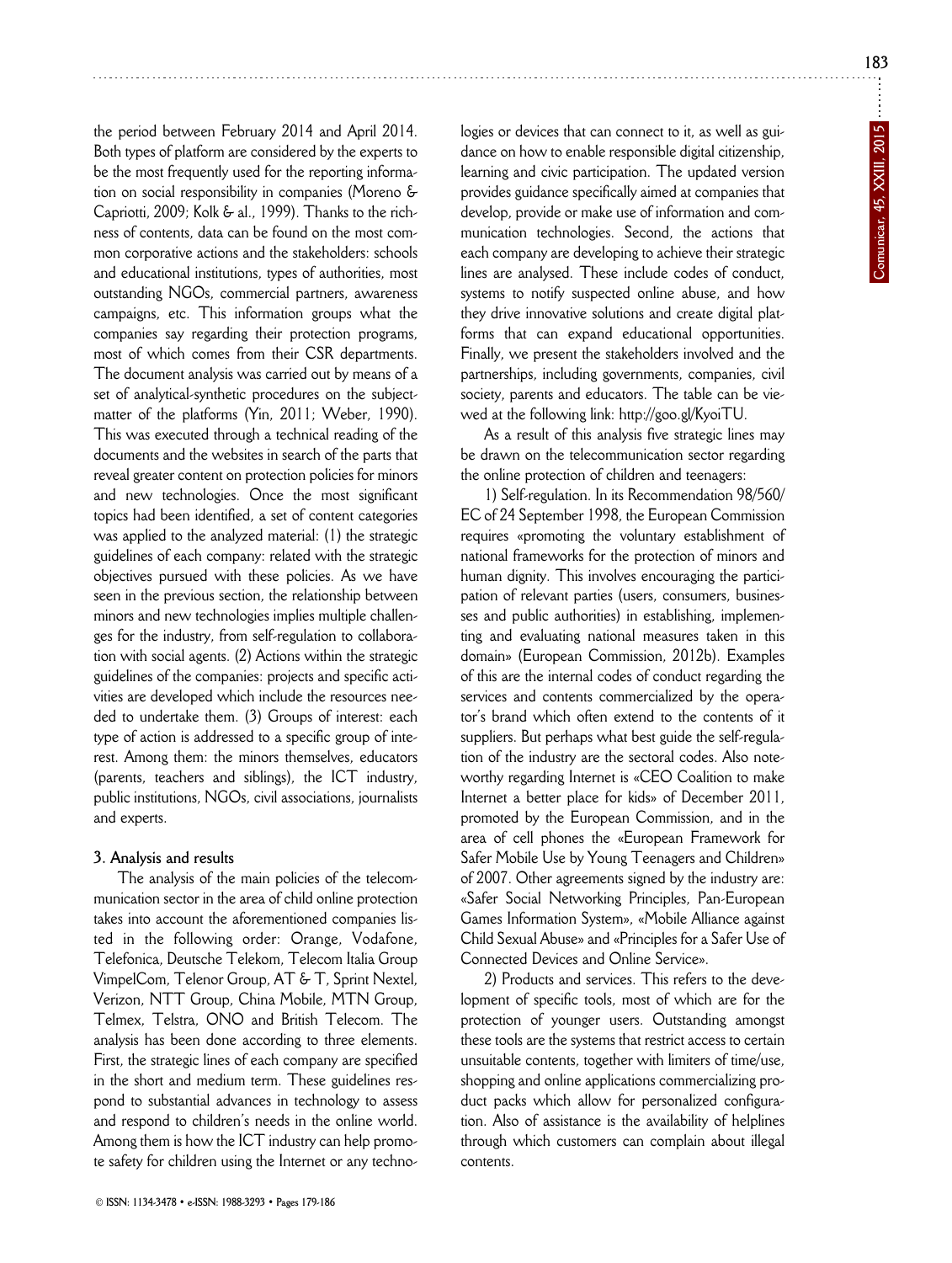3) Awareness and information. This may be the most important strategic line in European companies whereas some companies in the United States and Japan make more effort with the development of the above-mentioned tools. The International Telecommunications Union (2009: 17) defines the role of industry and families as «overlapping, but differing» and suggests «a need for a national-base and shared strategy to keep children safe online, that is capable of influencing and empowering both industry and families». Given that sometimes minors have greater skills, the industry invests in awareness and information programs which address teachers. The awareness programs hope to attract attention to the importance of spreading educational habits in the use of TICs.

4) Classification of contents. This is based on accepted national norms which are coherent with the methods applied in equivalent media, for example, games or movies. Traditionally, they are classified as mobile commercial content, that is, content produced by mobile operators or in collaboration with third parties. Nevertheless, given the problems in practice, some countries have committed themselves to establishing a dual system of classification with contents for adults only and general/other. Regarding illegal contents (pornography and violence against children), most companies offer a helpline for complaints.

5) Collaborations. A good example of joint effort is the grouping of associations and strategic agreements between companies and institutions. The need for different social agents to be involved is being accepted. According to Carlsson (2006: 12), children's disadvantage in front of media requires a higher involvement of all those responsible of their protection. The operators construct bridges with different public authorities –ministries, law enforcement agencies, local administration, etc., NGOs and civil associations, educational institutions, representatives of families, and expert researchers– with inter-sectoral agreements. Thus, all the companies tighten their links with the same groups of interest: parents and teachers, national and international public institutions, commercial suppliers and partners, other operators, NGOs and civil associations, journalists and experts. However, within these large groups, each firm is in contact with specific individuals.

# **4. Discussion and conclusions**

We can see how the industry is adopting voluntary self-regulatory measures which show their permanent commitment to the protection of young people. The telecommunications companies are aware of

their particular responsibility to lay down the foundations for a safe virtual world for children and teenagers. In this sense, collaboration and association within the industry are key points in the process. The agreements signed bring together the main representatives of the sector in order to share knowledge, initiatives and new tools for the protection of minors. But the telecommunications companies are only one piece in the jigsaw also made up of radio broadcasters, social networks, application creators, content developers and gadget manufacturers.

Nonetheless, for the moment, most of the industry's policies have been motivated by public institutions such as the European Commission or the International Telecommunications Union, with agreements which include some directives which must be obeyed by the signatory companies. For this reason, a certain uniformity can be found in the policies of the companies analyzed, especially amongst the European ones as they are limited by the lines marked by the European Commission.

Differences between regions can also be found. While the European telecommunications companies place great importance on policies regarding education and information, the analyzed American and Asian companies focus their protection policies on the product and service. More specifically, this means that whereas the former consider these programs as part of their Corporative Social Responsibility policies, the latter include this information in the customer business areas on their websites. However, the two perspectives should work together. Parents and teachers must be given the information necessary to understand how young people use ICT services in order to educate them to become responsible users. The literature points out that education and communication with the users are fundamental to guarantee an appropriate digital experience for children and teenagers. These education programs addressing parents deal with topics such as contents and services, inappropriate contacts and privacy management. However, awareness is only part of these policies as there is also a need for the development of products and services which from their very conception avoid risks for young people as much as possible.

All of the corporations that were analyzed have developed tools intended to minimize the dangers of use and, to a lesser extent, to advance the proper use of new technologies. This can be confirmed if we compare the number of instruments intended to minimize risks –content filters, access restriction, blocking etc.– to those intended to maximize the potential of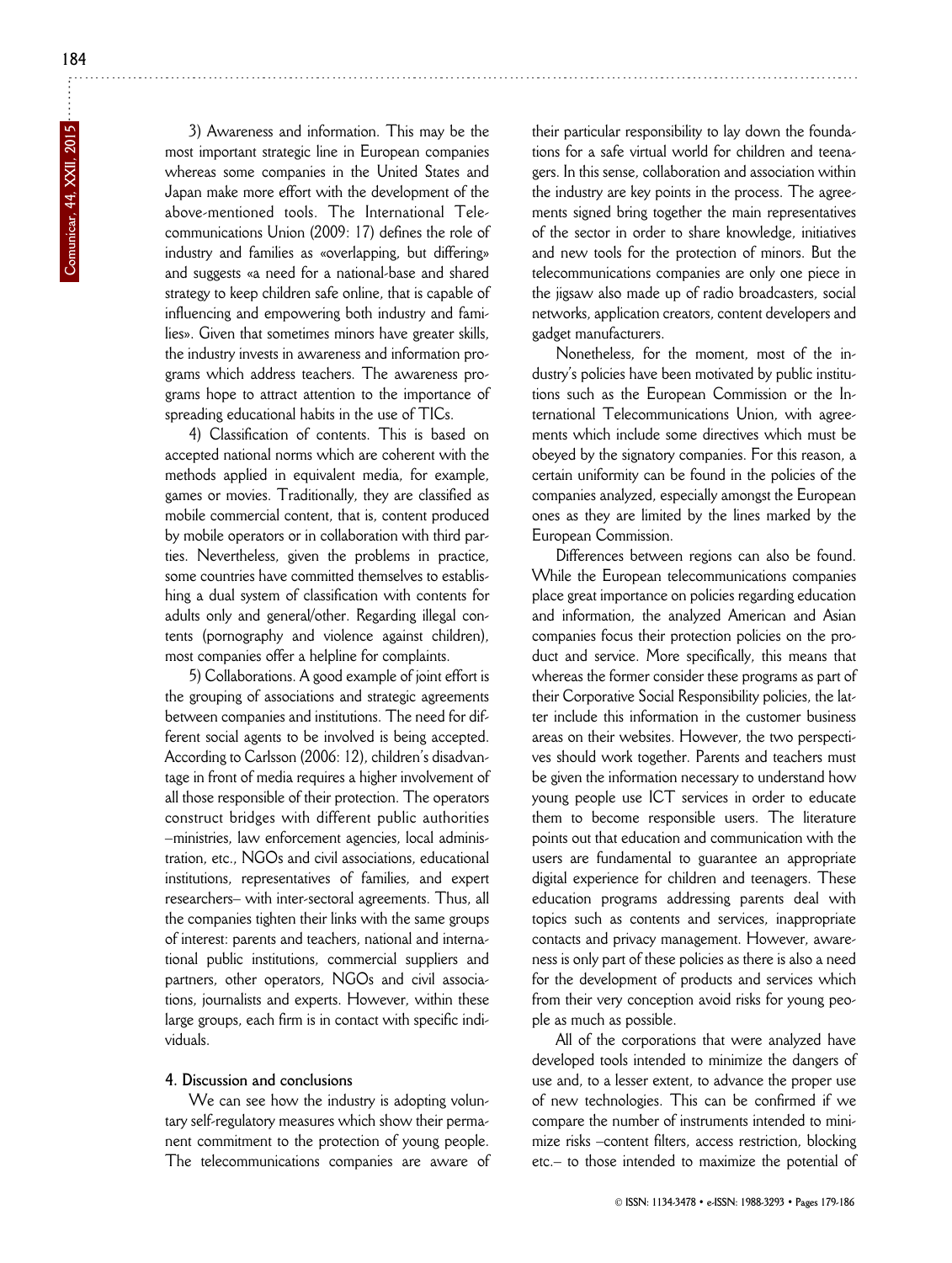**185**

new technologies such as GPS tracking systems and tools for schools support.

In this specific area of children and teenagers, the challenges and opportunities spring from a common source: the use of these companies' services. Future research could analyze how this is managed within the companies. In this sense and a priori, it might be better to integrate these policies into organizational units dedicated to the development of products and services in such a way that their safe and responsible use would be included in the commercial offer. They could, in this way, avoid risks and create new tools from an area closer to the phases of conception and development of services. At the same time, their actions for the protection of minors should not share management with other areas of the Department of Corporative Social Responsibility such as investments in the community, employee volunteering programs or the environmental impact.

The development of these policies favors the industry itself as it promotes user confidence. This is not surprising since, in their preferences, the stakeholders express interest in features such as Web quality, coverage, and connection speed together with pricing, but also appreciate variables such as social responsibility and company commitment to the public, especially concerning children and teenagers.

#### **Notes**

1 According to the European Commission media literacy is «the ability to access the media, to understand and to critically evaluate different aspects of the media and media contents and to create communications in a variety of contexts».

 $2$  For Freeman and Reed (1983: 91), «stakeholder» is «any identifiable group or individual who can affect the achievement of an organization's objectives or who is affected by the achievement of an organization's objectives».

<sup>3</sup> Corporative social responsibility reports, also called sustainability reports. Orange (2014a), Vodafone (2013), Telefónica (2013), ONO (2013), Yoigo (2013), Deutsche Telekom (2014a), Telecom Italia (2014a), British Telecom (2014), VimpelCom (2014a), Telenor (2014a), AT&T (2013), Sprint Nextel (2013), Verizon (2014), NTT (2014a), China Mobile (2014a), MTN (2014).

4 Websites, a section dedicated to social responsibility, protection of minors. In the case of American and Asian companies customer area. Orange (2014b), Vodafone (2014), Telefónica (2014), ONO (2014), Yoigo (2014), Deutsche Telekom (2014b), Telecom Italia (2014b), British Telecom (2014), VimpelCom (2014b), Telenor (2014b), AT&T (2014), SprintNextel (2014), Verizon (2013), NTT (2014b), China Mobile (2014b), Telméx (2014).

#### **References**

Ahlert, C., Nash, V., & Marsden, C. (2005). *Implications of the Mobile Internet for the Protection of Minors. L'ICT Trasforma la Societa.* Milano: Forum per la Tecnologia della Informazione. Austin, E.W., Bolls, P., Fujioka, Y., & Engelbertson, J. (1999). How and Why Parents Take on the Tube. Journal of Broadcasting and *Electronic Media, 43,* 175-192.

Bringué, X., & Sádaba, C. (2011). *Menores y redes sociales.* Madrid: Fundación Telefónica.

Bringué, X., & Sádaba, C. (2008). *La generación interactiva en Iberoamérica. Niños y adolescentes ante las pantallas*. Barcelona: Ariel.

Buckingham, D., & Domaille, K. (2003). Where Are We Going and How Can We Get There? In Von Feilitzen, C., & Carlsson, U. (Eds.), *Promote of Protect? Perspectives on Media Literacy and Media Regulations.* Göteborg: Nordicom.

Buckinghman, D., & Rodríguez, C. (2013). Aprendiendo sobre el poder y la ciudadanía en un mundo virtual. *Comunicar, 40*, 49-58. DOI: http://dx.doi.org/10.3916/C40-2013-02-05

Byron, T. (2008). *Safer Children in a Digital World. The Report of the Byron Review.* Nottingham: Department for Children, Schools and Families, and the Department for Culture, Median and Sport.

Carlsson, U. (Ed.) (2006). *Regulation, Awareness Empowerment: Young People and Harmful Media Content in the Digital Age.* Göteborg: Nordicom.

Castells, P., & Bofarull, I. (2002). *Enganchados a las pantallas: Te levisión, videojuegos, Internet y móviles*. Barcelona: Planeta.

Clarke, A. (2005). *Young Children and ICTs Current Issues in the Provision of ICT Technologies and Services for Young Children*. Lu xembourg: ETSI White Paper.

Colás, P; González, T., & De-Pablos, J. (2013). Juventud y redes sociales: Motivaciones y usos preferentes. *Comunicar, 40*, XX, 15-23. Comisión Europea (2012a). *Safer Internet Progamme.* (http://goo. gl/POl111) (02-02-2013).

Comisión Europea (2009). *Recomendación 2009/625/CE de la Comisión, de 20 de agosto de 2009, sobre la alfabetización mediática en el entorno digital para una industria audiovisual y de contenidos más competitiva y una sociedad del conocimiento incluyente.* (http://goo.gl/ciuXzl) (19-01-2015).

Denzin, N.K., & Lincoln, Y.S. (1994). Handbook of Qualitative Research. Thousand Oaks: Sage.

D´Haenens, L., Vandoninck, S., & Donoso, V. (2013). *How to Co pe and Build Online Resilience?* (http://goo.gl/aaxdWY) (21-04- 2014).

EU Kids Online España (2011). *Riesgos y seguridad en Internet: los menores españoles en el contexto europeo. Resultados de la encuesta de EU Kids Online a menores de entre 9 y 16 años y a sus padres y madres.* (http://goo.gl/JSzzmR) (02-03-2013).

Freeman, E., & Reed, D. (1983). Stockholders and Stakeholders: A New Perspective on Corporate Governance. *California Management Review, S25*(3), 88-106.

García-Matilla, A. (2004). *¿Qué debería ser hoy la alfabetización en medios? Por una visión interdisciplinar, transversal, integrada, global… y también política, de la alfabetización audiovisual.* New York. Media Literacy: Art or/and Social Studies.

GSMA Intelligence (2014). *Operator Group Ranking. GSMA Intelligence Analysis.* (http://goo.gl/b6TmMP) (03-06-2014).

Hasebrink, U., Livingstone, S., & Haddon, L. (2008). *Comparing Children's Online Opportunities and Risks across Europe: Cross-na*  tional Comparisons for EU Kids Online. London: EU Kids Online.

Huertas, A., & Figueras, M. (Eds.) (2014). *Audiencias juveniles y cultura digital*. Bellaterra: Institut de la Comunicació-Universitat Autònoma de Barcelona. (http://goo.gl/D6jIca) (23-01-2015).

Jiménez, G., & Ramos, M. (2007). Móviles y jóvenes: estrategias de los principales operadores de España. *Comunicar, 29*(XV), 121-128. Jones, S., & Fox, S. (2009). *Generations Online 2009.* (http://goo. gl/KmXIjF) (10-04-2014).